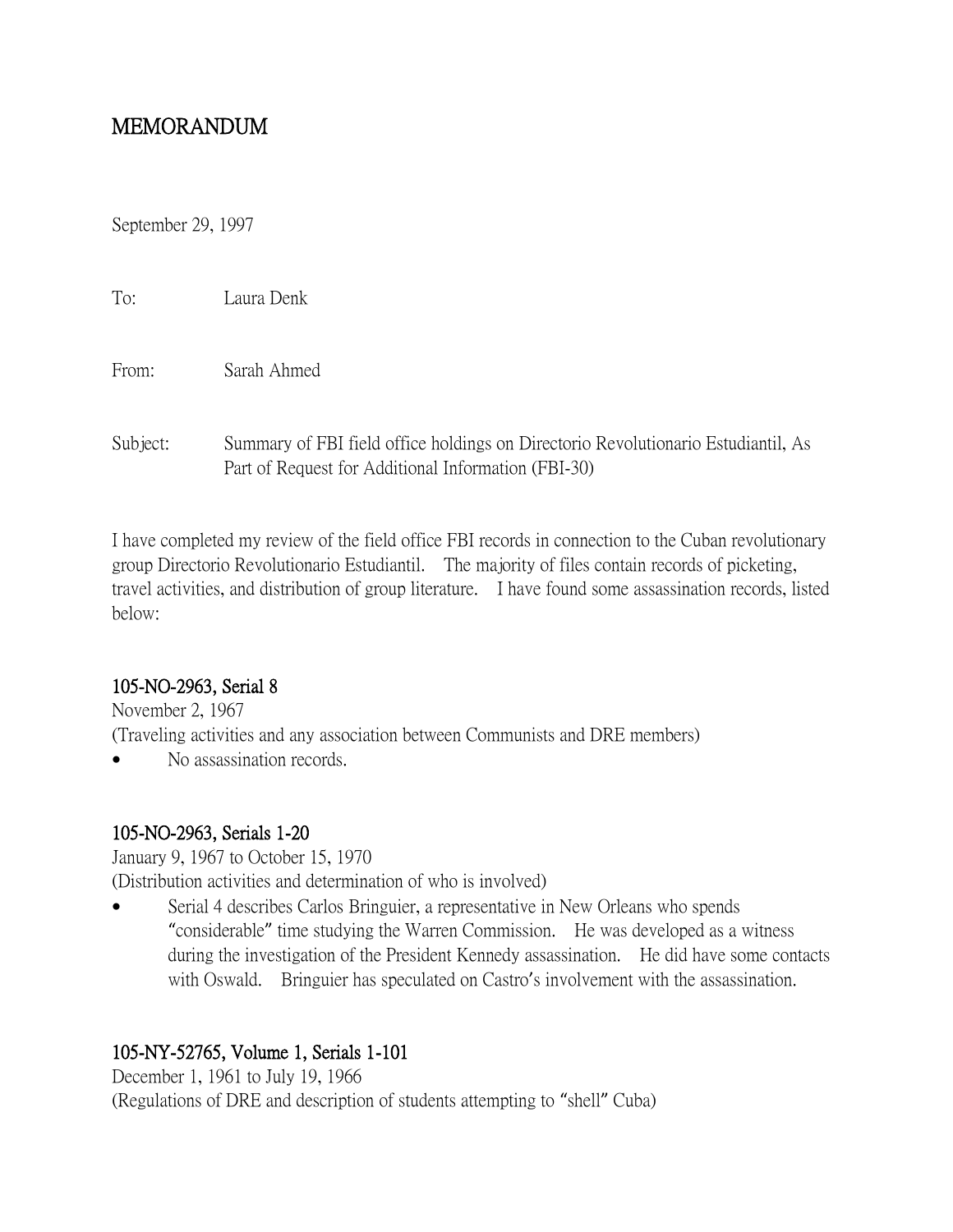Serial 60 is the newsletter "Cuban report" distributed November 52, 1963. It insinuates Castro had a role in the assassination. The newsletter prints direct criticisms made by Castro of Kennedy and there is a description of Oswald and his actions prior to the assassination.

#### 105-NY-52765, Volume 2, Serials 102-137

September 22, 1966 to January 21, 1974 (Establishing a location and discussion of finances)

No assassinations records.

## 105-NY-296980, Volume 1, Serials 1-62

November 8, 1957 to March 27, 1958 (Description of pamphlets and meetings)

No assassination records.

## 105-NY-26980, Volume 2, Serials 63-114

March 31, 1958 to September 24, 1958

(Guerilla activity in Cuba and reports on entry of members into US)

No assassination records.

#### 105-DL-808, Volume 1, Serials 1-14

October 2, 1958 to January 29, 1959 (Description of members, group goals and travel of members)

No assassination records.

# 105-DL-1839, Volume 1, Serials 1-17

June 10, 1964 to November 29, 1959 (Description of a repressed Cuba)

- Serial 6 contains speculations about Manuel Rodriguez, the president of Segundo Frente de Escambray who voluntarily furnished information to Dallas claiming he was an admirer of President Kennedy even though there have been claims he is not. He states he never met Oswald(page 3).
- Serial 9 dated May 25, 1964 is a speech by Bringuier, a representative of DRE in New Orleans in which he claims he met Oswald in August of 1963. He states they argued with each other. Bringuier believes Oswald was an agent for the Castro government in the US(page 3).
- Serial 16 pertains to speculation on Oswald visiting the friend of a DRE member.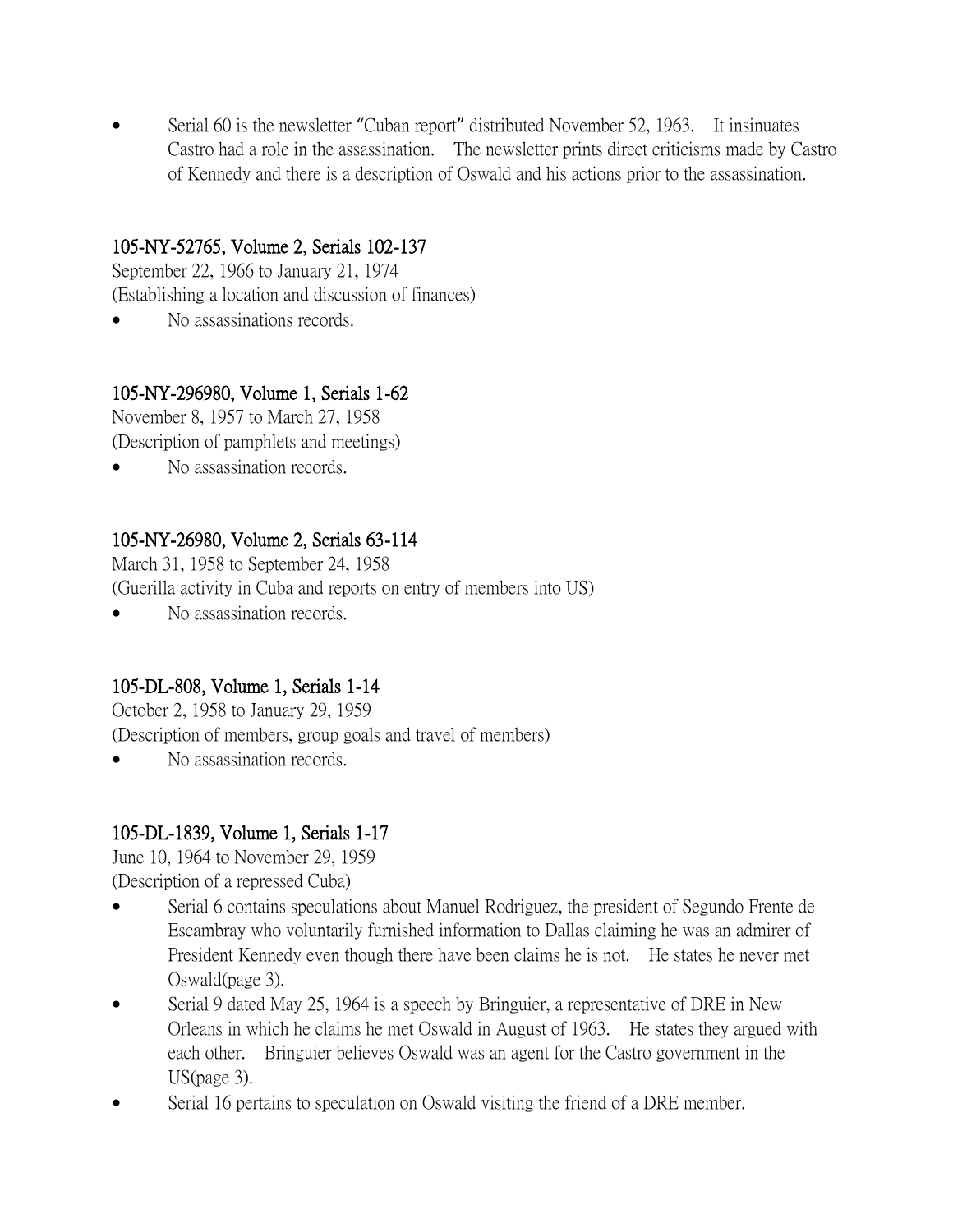# 202C-MM-718, Serial 12

March 10, 1983

(Interview with Ciro Del Castillo, who was arrested by the Cuban Communist government for conspiracy)

• No assassination records.

## 202C-MM-4195, Serial 14

July 1, 1982

(Interview with Jose Manuel Rodriguez, a political refugee who is dissatisfied with the Castro regime)

• No assassination records.